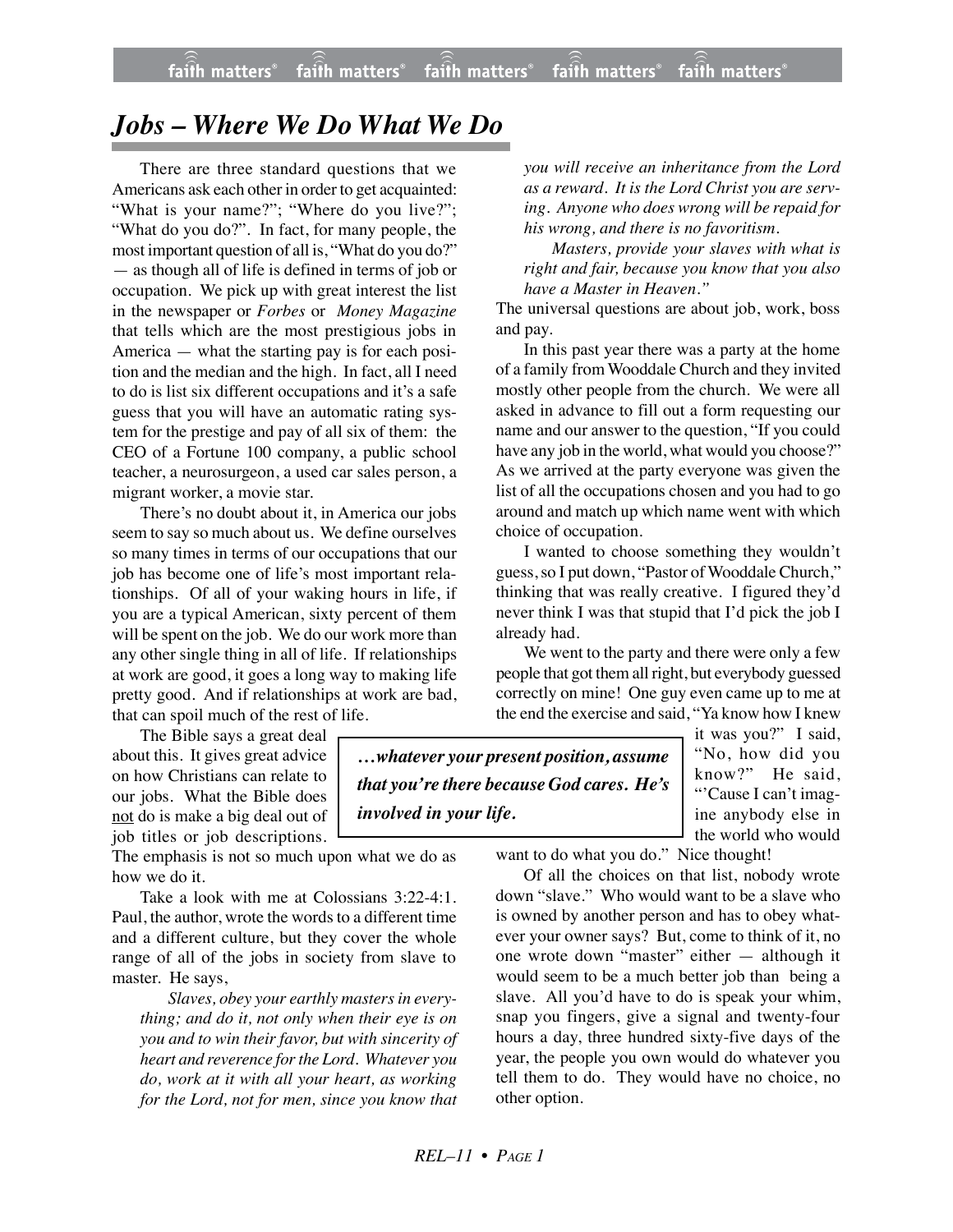There's an underlying assumption in the Bible that whatever job we have in the whole range from slave to master, we should assume that God has called us to that job and that we should live our Christianity in that occupation. Even slavery! That's a very different approach from common thinking in America where we assume that the only way we will ever be happy and fulfilled in life is if we do exactly what we are wired to do and want to do.

Does that mean that the Bible is telling us that if we have a terrible job we have to stay with it until we retire — for the rest of our working life?

I want to show you something really interesting about this. 1 Corinthians 7:20-24 speaks directly to this issue.

*Each one should remain in the situation which he was in when God called him. Were you a slave when you were called? Don't let it trouble you — although if you can gain your freedom, do so. For he who was a slave when he was called by the Lord is the Lord's freedman; similarly, he who was a free man when he was called is Christ's slave. You were bought at a price; do not become slaves of men. Brothers, each man, as responsible to God, should remain in the situation God called him to.*

This passage is talking especially to the new Christian who is told to stay in whatever job he or she had when becoming a Christian. But it's also saying that if you can get a better deal, then go for it! Let's say you're a slave in the 1st century and your master becomes a Christian and offers you your freedom — you should take it! In other words, the Bible is saying whatever your present position, assume that you're there because God cares. He's involved in your life. That's where God has put you and you should stick it out unless God provides an opportunity for something better. Now obviously that doesn't mean you should continue in doing something that is evil or wrong. It doesn't apply to professional bank robbers and Mafia hitmen and things like that! But it is to say that when we have a position that is in the normal range of human occupations, that we should live out the call of Jesus Christ in that context.

The Bible advises: "Whatever you do, work at it with all you heart as working for the Lord, not for men." (Colossians 3:23). In other words, whatever the job, whether slave or master, migrant worker or CEO, it is not so much the job that is important, it is how we do the work that we do in the job that we have.

William Barclay, a Scotsman, tells a fascinating story about a man who was negotiating to buy a house and because of circumstances he never actually went to see the house. The day came for the closing and he actually signed all the papers and bought the house, site unseen. A friend and business advisor told him that that was a strange and excessive risk for him to take. When asked why he took such a risk he answered, "Yes, but I know the man who built the house and he builds his Christianity in with the bricks."

As Christians, we are to work Christianly no matter what we do. Our jobs are a primary means for us to flesh out, to live out, to work out all that it means to be a follower of Jesus Christ. Christianity is not primarily something that we do when we gather together with other Christians on a Sunday morning. What being a Christian is all about is how a person builds a house, or answers the phone, or manages the home, or programs the computer, or treats the patient, or manages the apartments, or deals with difficult customers, or teaches the students, or works at the job of finding a job during unemployment.

1 Corinthians 10:31 says, "Whatever you do, do it all for the glory of God." The "glory of God" refers to God's reputation. Whatever the job I do, my job is to enhance the reputation of God in the way I do that job.

Some of us may hold the most menial and unpleasant of jobs in society and therein we have the opportunity to show heaven and earth the way a Christian lives and works to make God look good in the worst of circumstances. And there are some of us who have among the most prestigious and comfortable jobs in all of America and it is our opportunity to show heaven and earth the way a Christian lives and works to make God look good in the best of circumstances.

Some may say, "You don't know my job. For one thing, I am so under-employed. My education and my background and my experience make me overqualified for what I am doing. And the people with whom I work are anything but Christian; they are anti-Christian in many of the things they say and do. My job is really tough!"

Set the thoughts of your job aside for a minute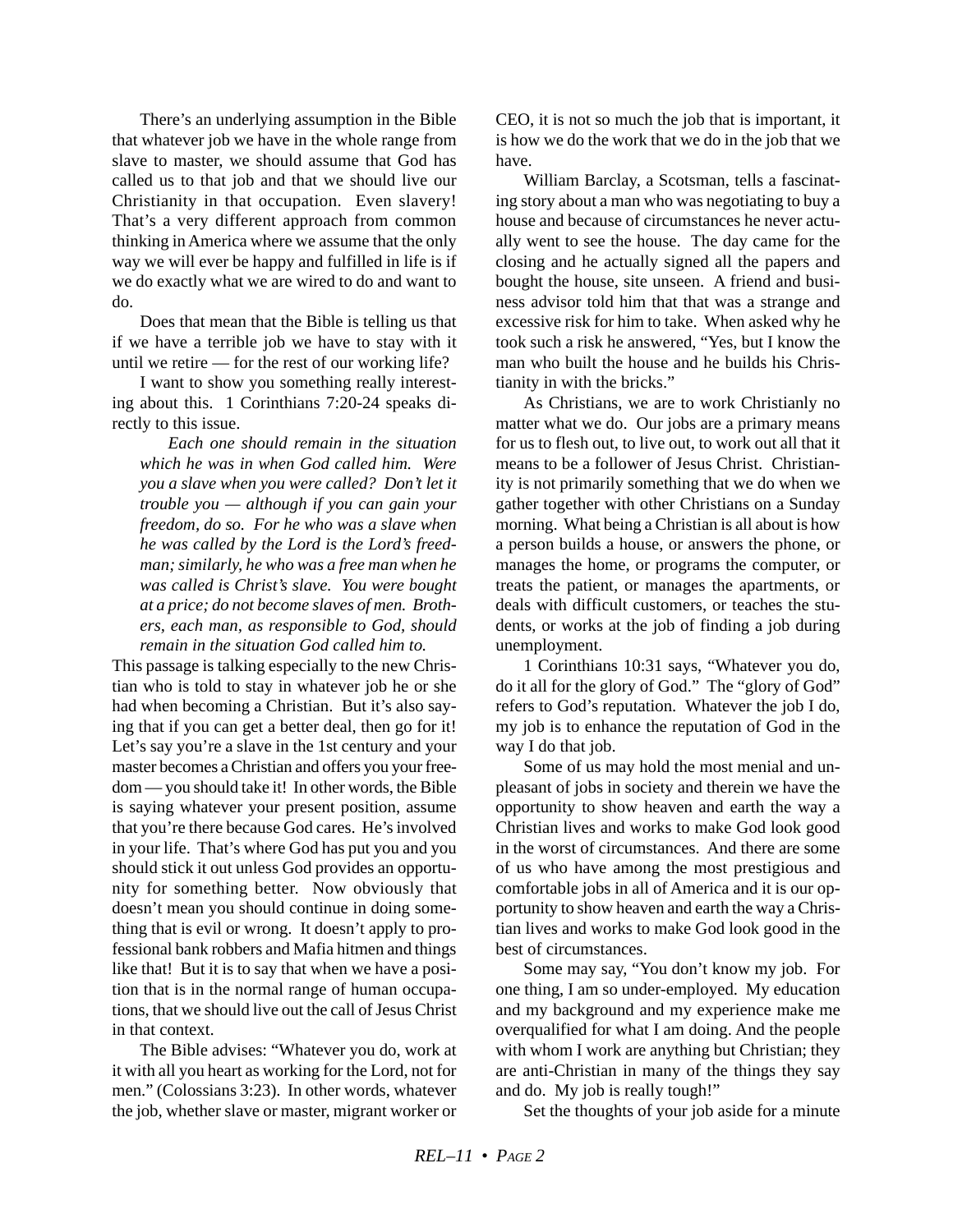and imagine with me what it was like for Jesus in the carpenter shop in Nazareth. He probably spent most of his time building cabinets for the homes of the people in his community — cabinets and perhaps wooden yokes for oxen that were used to plow the farmers' fields. In his previous job he used to make stars and planets and universes and mountains and trees, sunsets and sunrises. He was highly overqualified for working in a carpenter shop. He went from Master Creator to apprentice carpenter. But I suspect that what he did in both of his jobs was to work well to make God the Father look good, to enhance his reputation. He made God look good with his creation of mountains and galaxies and magnificent sunsets and he also made God look good in the sturdy chairs and well-constructed tables and yokes that he made. As Christians our model is Jesus. Whatever we do, wherever we do it — let us do it like Jesus.

We are going through a profound restructuring of business in America. With downsizing and mergers, acquisitions and lay-offs and the rapid hightech advance of the industry of western civilization, we can no longer count upon or really even expect that there's any possibility that we will to have lifetime employment in a company. Peter Drucker says that what we are now seeing in America is the move to functional self-employment. At best, we are all just temporary employees of businesses and really work for ourselves — it is our own responsibility.

People complain that they work most of the year for the government just to pay their taxes. Many are slaves to debt. They feel that between their mortgage and credit card debt, who they work for most of the days of the year

is the bank or the credit card companies. And then there are some loyal employees who say they work for their manager. The most important thing for them is to make their boss happy.

Imagine, instead, tomorrow when you go to work, that Jesus is your boss. For he is really the only boss a Christian worker has to please. Think of it this way: Jesus got me the job so nobody can fire me without his approval. Jesus is the boss and he is delighted when I serve him well but disappointed when I mess up. Jesus is one hundred percent committed to my success. He wants me to be both effective ( doing the right things) and efficient (doing them the right way). Jesus is my boss and his reputation is on the line when I answer the phone, design a product, balance a ledger, tutor a child, fly an airplane or anything else that I do. Jesus is the kind of boss who wants me to learn and grow, who stays close enough to help and supervise, but who lets me go out to develop my independent creativity without reining me in too much. He's committed to my success. He trusts me enough to give me hard assignments — things that I would never want, working with people that I would never choose because he knows that's good for me. He is a great boss to work for!

And, he pays well. One of the basic rules of a job interview is that your first question should not be about the pay. There's a subtle transaction that goes on when you're being interviewed. You're supposed to convince the employer to like you and if he does, then let him bring up how much the pay is. It's not that we don't care — it's just that's the protocol through which we go.

Colossians 3:24 told those 1st century Christians to work for boss Jesus, "since you know that you will receive an inheritance from the Lord as a reward." Now God knows that pay isn't everything. Much research has been done that shows if somebody is extremely well paid yet they hate their job, the money is not enough. In fact, there are a lot of people who will switch jobs and take a pay cut in

*Jesus is my boss and his reputation is on the line when I answer the phone, design a product, balance a ledger, tutor a child, fly an airplane or anything else that I do.*

order to increase other aspects of job satisfaction. But God also knows that we like to get good rewards. He's the one who created us — he knows how we think and how we func-

tion — and he promises to benefit us by sharing his wealth with us.

No one is richer than God. He pays very well. He gives to us an inheritance. Inheritances generally are deferred income — they are a ways off, like in Heaven. But inheritances can also begin paying out early, can be distributed here and now.

A man I know very well was offered a job in Minnesota some years ago for an organization twice the size of where he currently worked. He was somewhat disappointed when the new employer never asked him his current salary. He was simply of